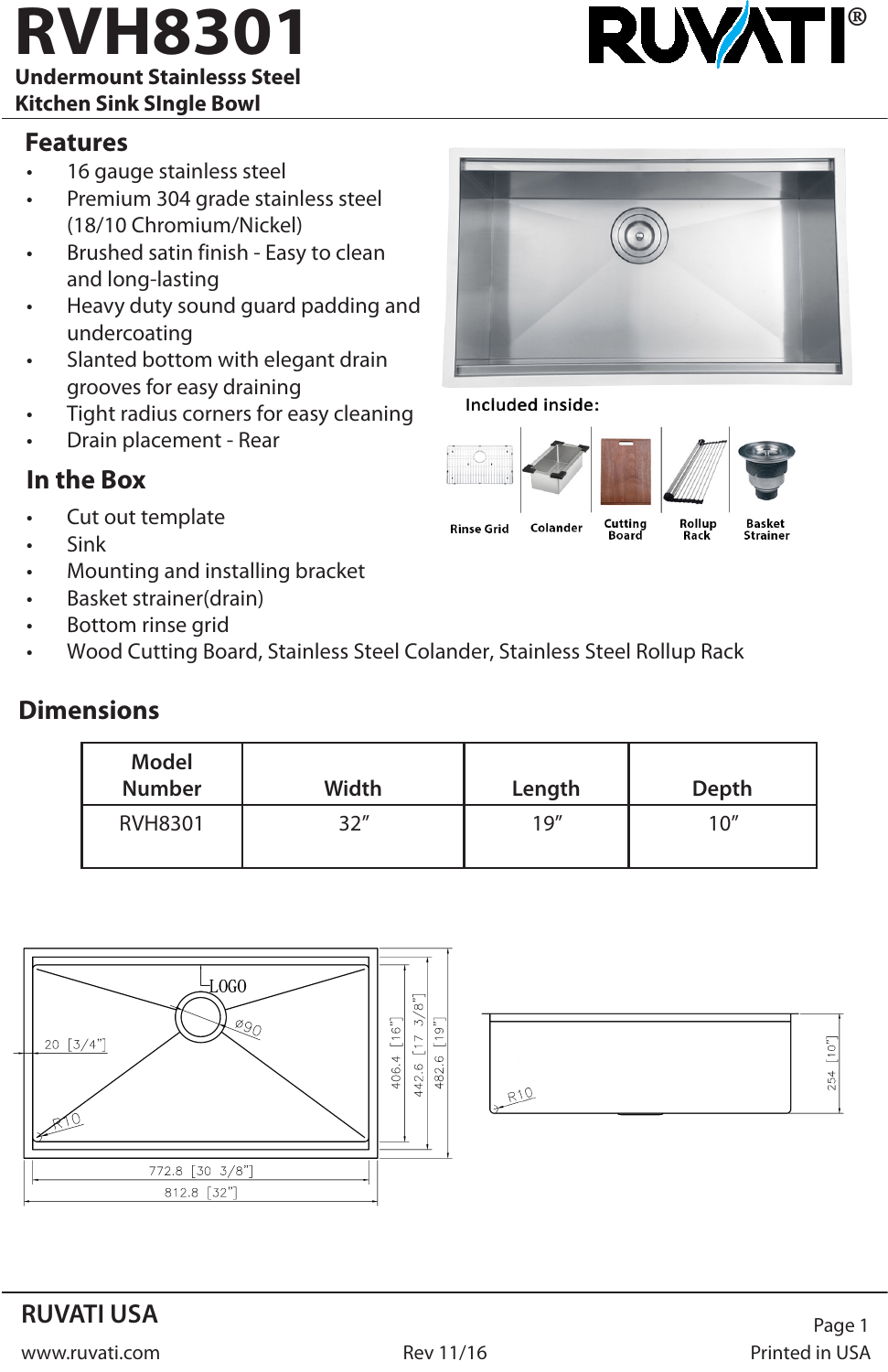

# **Attention Installer**

- 1. Read these instructions carefully before installation. Inspect sink for damages. Do not install if the sink is damaged.
- 2. Ruvati recommends that installation of undermount sinks be done by a professional installer.
- 3. Templates are only provided as a guide. Place template on sink to ensure the template will give you the proper cutout for the sink. Ruvati is not responsible for improper sink or countertop installation. Ruvati is not liable for any damages to sink or countertop or personal injury during installation.
- 4. The instructions in this guide are for installation on a wood countertop. For installation on granite, marble or cultured stone countertops ask your fabricator for proper installation instructions. Remind your fabricator to install the sink in a way that it can be removed in the future from the countertop if necessary.
- 5. Observe all local plumbing and building codes.

Alignment of sink to cutout is critical for a superior fit and finished look. Depending on your aesthetic preference, Ruvati sinks can be installed either with a 1/4" reveal, flush fit, or with a negative reveal. Decide on your prefence prior to installation.

### **1/4" Reveal**

The countertop edge sits approximately **1/4" back** from the edge of the sink and exposes the rim of the sink.



# **Flush Fit**

The countertop meets the edge of the sink, **fitting flush** with the sink bowl.



### **1/4" Overhang**

The countertop **extends 1/4"** over the edge of the sink on all sides.



# **RUVATI USA**

www.ruvati.com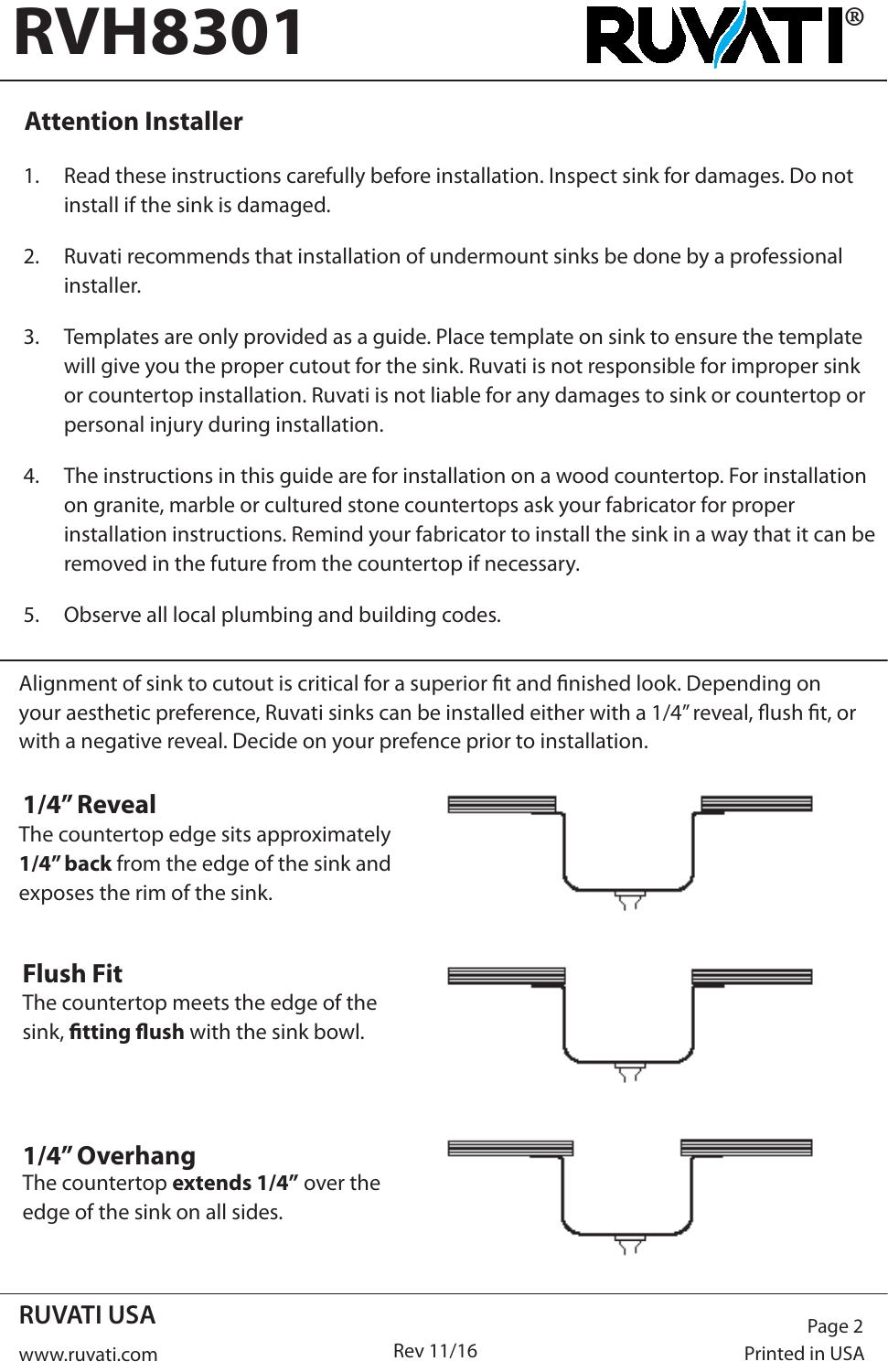

### **Installation**

NOTE: The following instructions are for wood countertops. For granite, marble or solid stone countertops, ask your fabricator for installation instructions.

- 1. Place template on countertop. Position it such that the sink will have proper clearance from cabinet.
- 2. Trace a line around the template. Determine what "reveal" you want your sink to have (see previous page) and based on that, adjust the line accordingly. Cut along the line.
- 3. Turn the countertop upside down, and mark evenly-spaced positions for the anchors for the mounting clip. We recommend 3 mounting clips for the sink sides 20" and longer, and 2 mounting clips for the shorter sides. Drill holes for the anchors (following the countertop manufacturer's instructions) as shown below. Use a drill bit with stop block to avoid drilling through the countertop. Secure anchors into the countertop

and fasten mounting clips loosely. NOTE: For granite, marble or solid stone countertops we recommend using lead anchors which are glued to the countertop.

- 4. Clean the underside of the countertop and the rim of the sink. Using a good quality silicone caulk, apply silicone caulk evenly around the rim of the sink.
- 5. Place sink over the countertop opening. Tighten the screws until mounting clips are snug against sink.
- 6. Check alignment of sink to countertop opening and move slightly if you have to.
- 7. Tighten down clips evenly without overtightening. Remove excess silicone.



# **INSTALLATION SHOWN IN ZERO REVEAL MOUNT**